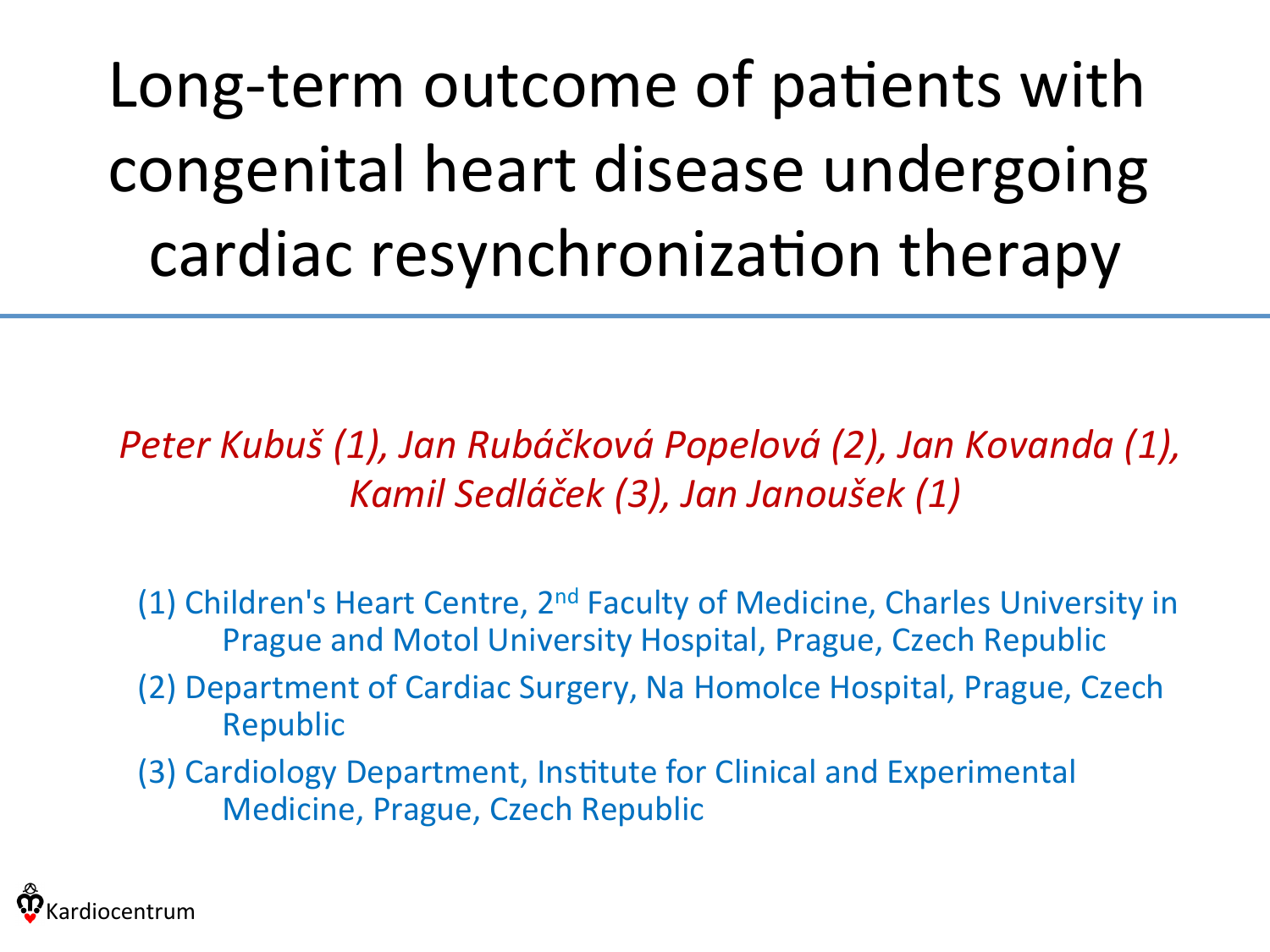#### **Cardiac Resynchronization Therapy for Pediatric Patients With Heart Failure and Congenital Heart Disease A Reappraisal of Results**

Kara S. Motonaga, MD; Anne M. Dubin, MD

(Circulation. 2014;129:1879-1891.)

| Single-Center Retrospective Studies of Permanent CRT in Pediatric and CHD-Related HF<br>Table 1. |                                |                                       |                              |                                    |                                      |                                      |                                     |
|--------------------------------------------------------------------------------------------------|--------------------------------|---------------------------------------|------------------------------|------------------------------------|--------------------------------------|--------------------------------------|-------------------------------------|
|                                                                                                  | Janousek et al, 37<br>2004     | Strieper et al, <sup>38</sup><br>2004 | Moak et al, $39$<br>2006     | Khairy et al, $40$<br>2006         | Jauvert et al, <sup>41</sup><br>2009 | Cecchin et al, <sup>42</sup><br>2009 | Perera et al, <sup>43</sup><br>2013 |
| Total patients, n                                                                                | 8                              |                                       | 6                            | 13                                 |                                      | 60                                   | 67                                  |
| Age (range), y                                                                                   | Median, 12.5<br>$(6.9 - 29.2)$ | Mean, 11<br>$(2.3 - 28)$              | Mean, 11.3<br>$(0.5 - 23.7)$ | <b>Mean, 7.8</b><br>$(0.8 - 15.5)$ | Mean, 24.6<br>$(15 - 50)$            | Median, 15<br>$(0.4 - 47)$           | <b>Unknown</b>                      |
| Follow-up duration                                                                               | Median,<br>17.4 mo             | Median,<br>19 mo                      | Median,<br>$10 \text{ mo}$   | Mean,<br>16.5 mo                   | Mean,<br>19.4 mo                     | Median,<br>0.7y                      | Mean,<br>2.75 y                     |
| CHD population, n (%)                                                                            | 8(100)                         | 7(100)                                | 3(50)                        | 10 (76.9)                          | 7(100)                               | 46 (76.7)                            | 50 (74.6)                           |
| <b>Systemic RV</b>                                                                               | 8(100)                         | 1(14.3)                               | $\cdots$                     | 4(30.8)                            | 7(100)                               | 7(11.7)                              | $\cdots$                            |
| <b>Systemic LV</b>                                                                               | $\cdots$                       | 6(85.7)                               | 3(50)                        | 6(46.2)                            | $\cdots$                             | 26 (43.3)                            | $\cdots$                            |
| Single ventricle                                                                                 | $\cdots$                       |                                       | $\cdots$                     |                                    |                                      | 13 (21.7)                            | $\sim$ $\sim$                       |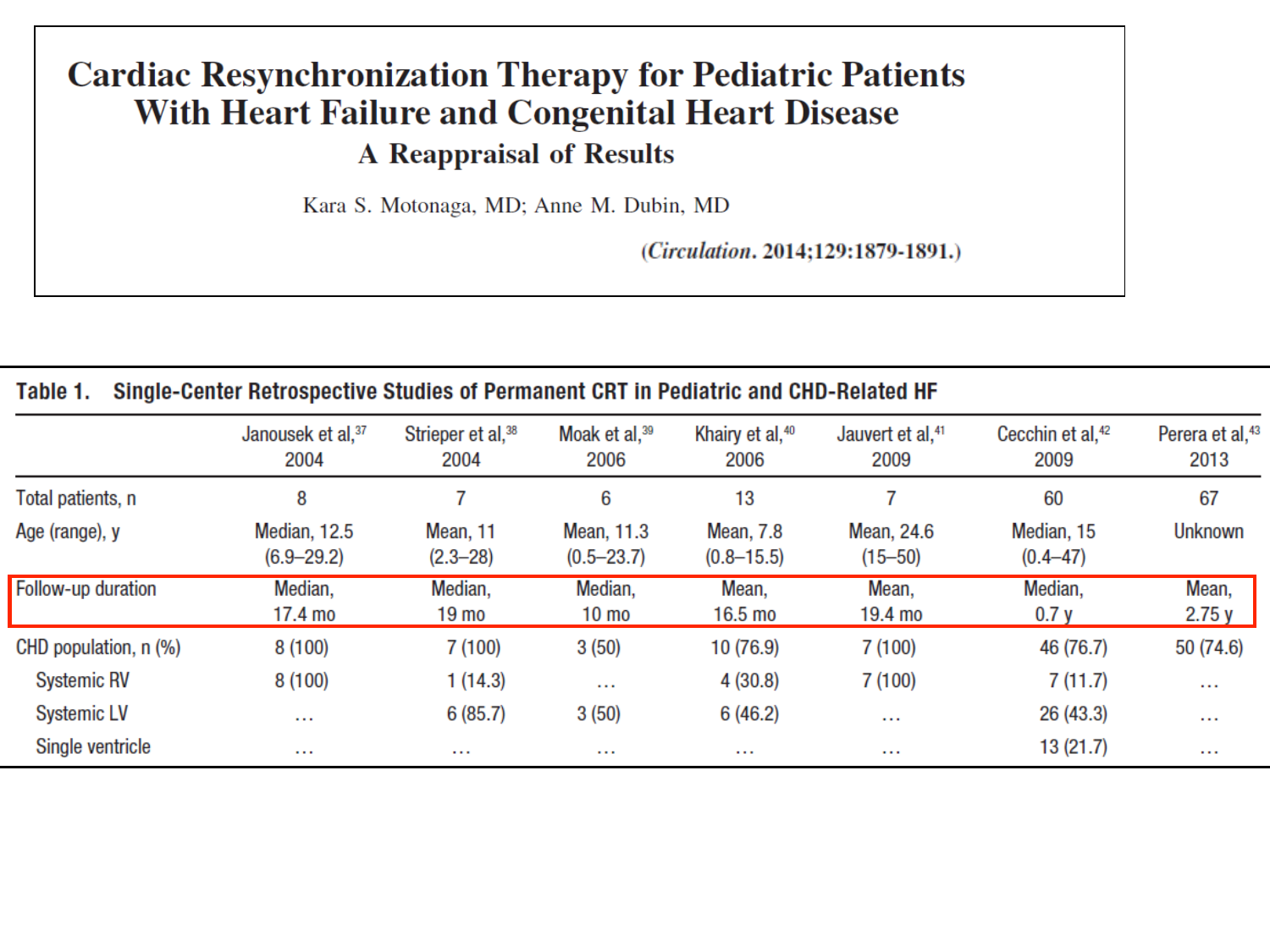• To evaluate long-term impact of CRT in pts with CHD and systemic ventricular dysfunction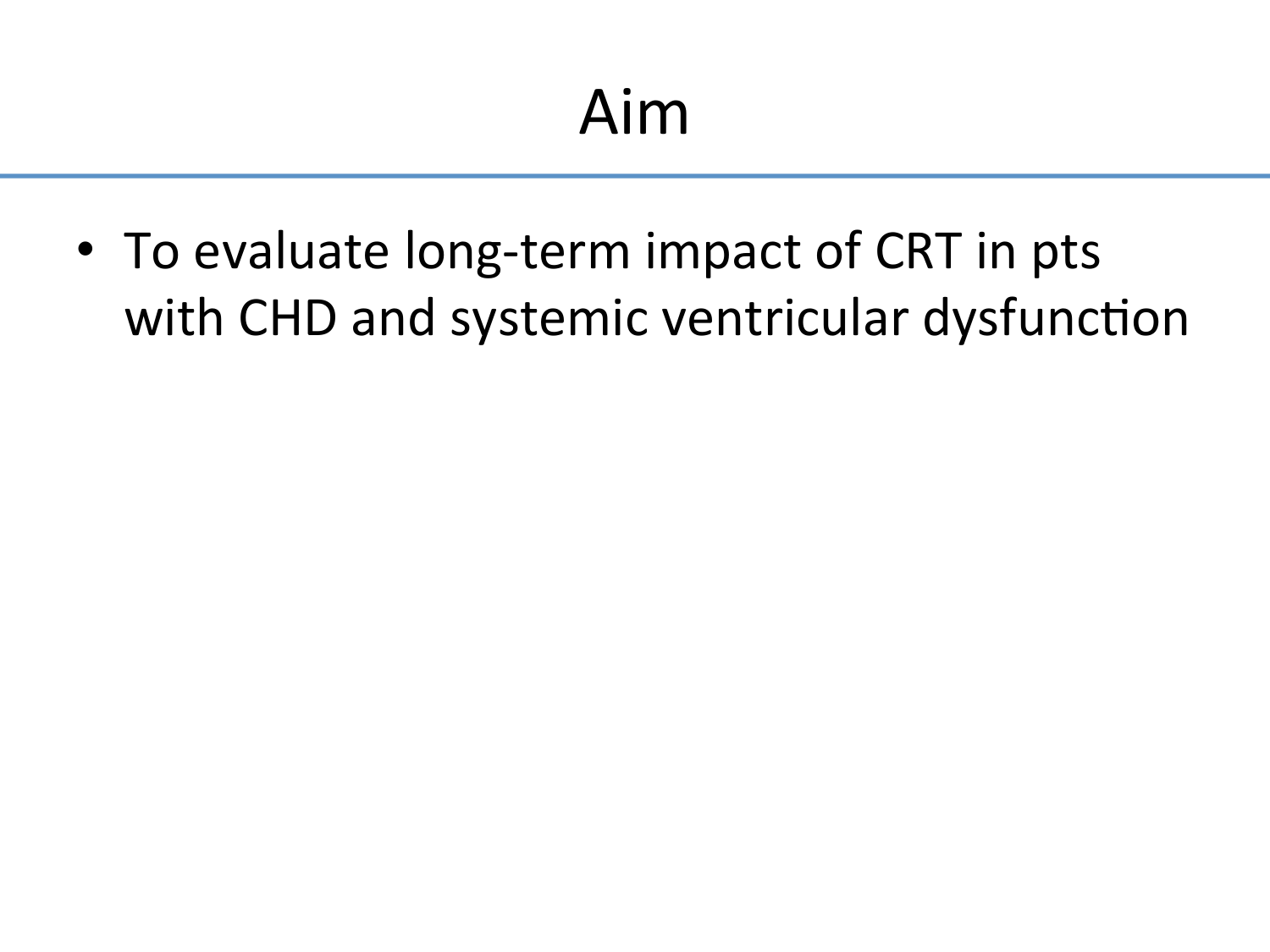#### Patients

#### Single centre, CRT implantation  $2002 - 2014$

- N=30, 15  $9, 15$   $\sigma$
- Underlying substrate
- Structural CHD (N=28/30)
- Systemic ventricle
	- $\cdot$  Left =12
	- Right =  $14$
	- Single  $= 4$
- Age at CRT implantation: median 12.9 (IQR 6.5-18.2) yrs
- Follow up: median 9.0 (IQR 4.5-11.4) years on CRT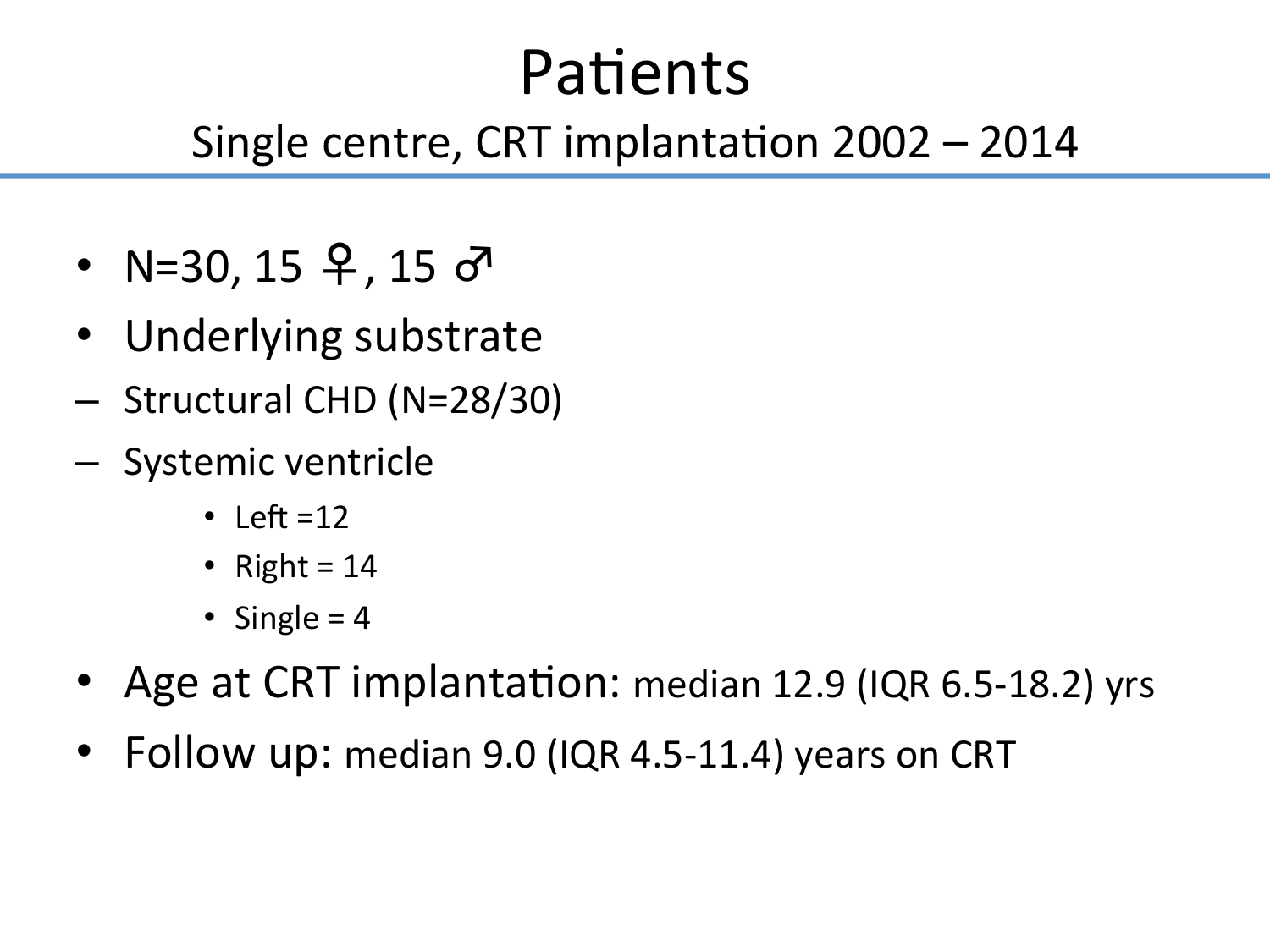#### Procedures

- Type
	- $-$  Primary CRT implantation = 11
	- $-$  Upgrade from conventional pacing = 19
- $\bullet$  CRT-P in all
	- $-$  later upgrade to CRT-D in  $1/30$
- Implantation
	- $-$  Transvenous = 3
	- $-$  Thoracotomy = 19
	- $-$  Mixed = 8
- Associated with other cardiac surgery  $= 13/30$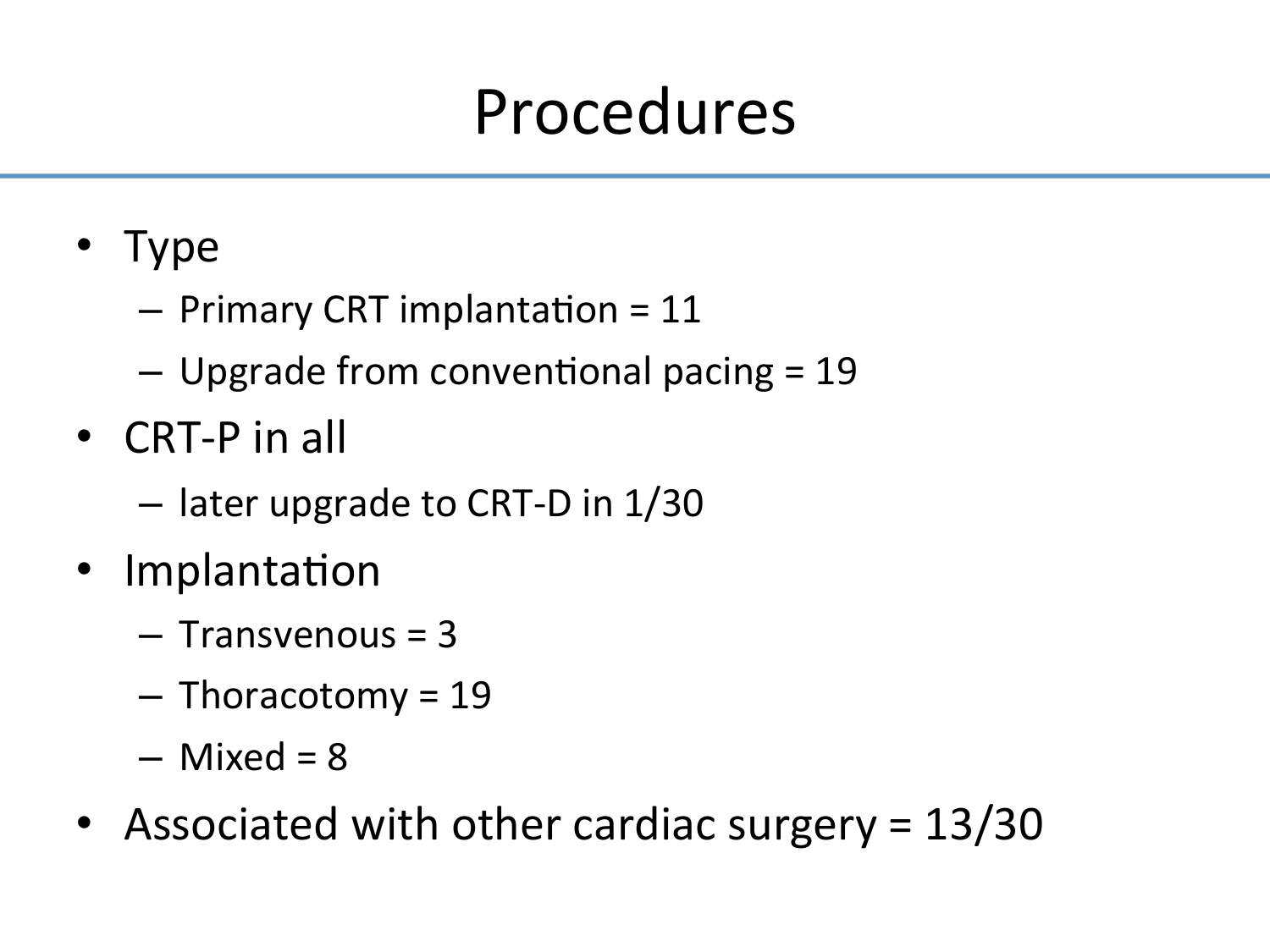# Follow-up

- Echocardiographic follow-up of V function
- CRT response definition
	- $-$  increase in systemic ventricular
		- EF (Simpson biplane, systemic LV) or
		- fractional area of change (FAC, systemic RV/SV) by >10 points and
	- $\leq$  NYHA class at the end of FUP
- Actuarial survival probability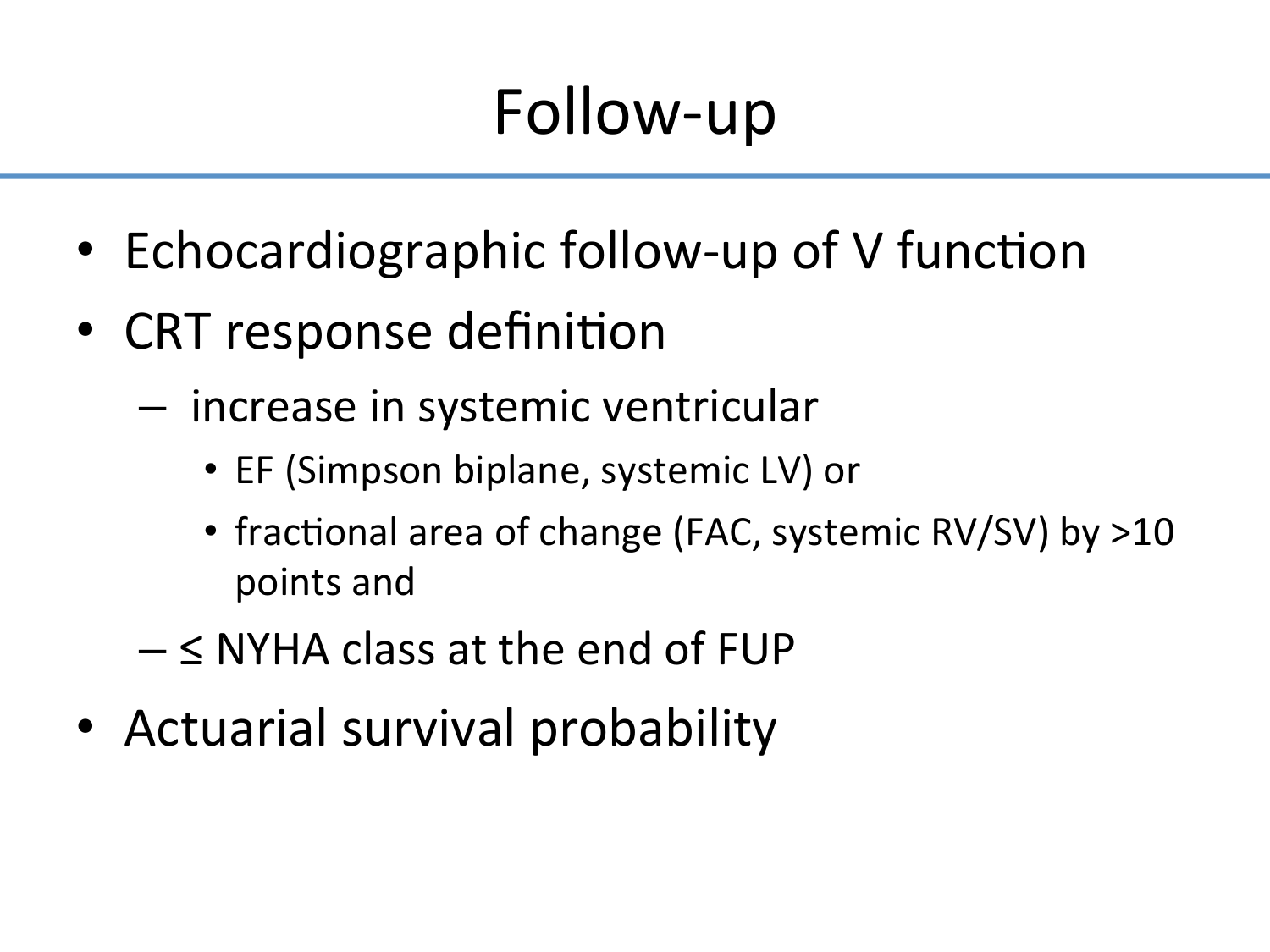## Results (I)

**Freedom from cardiovascular death or heart failure hospitalization** 

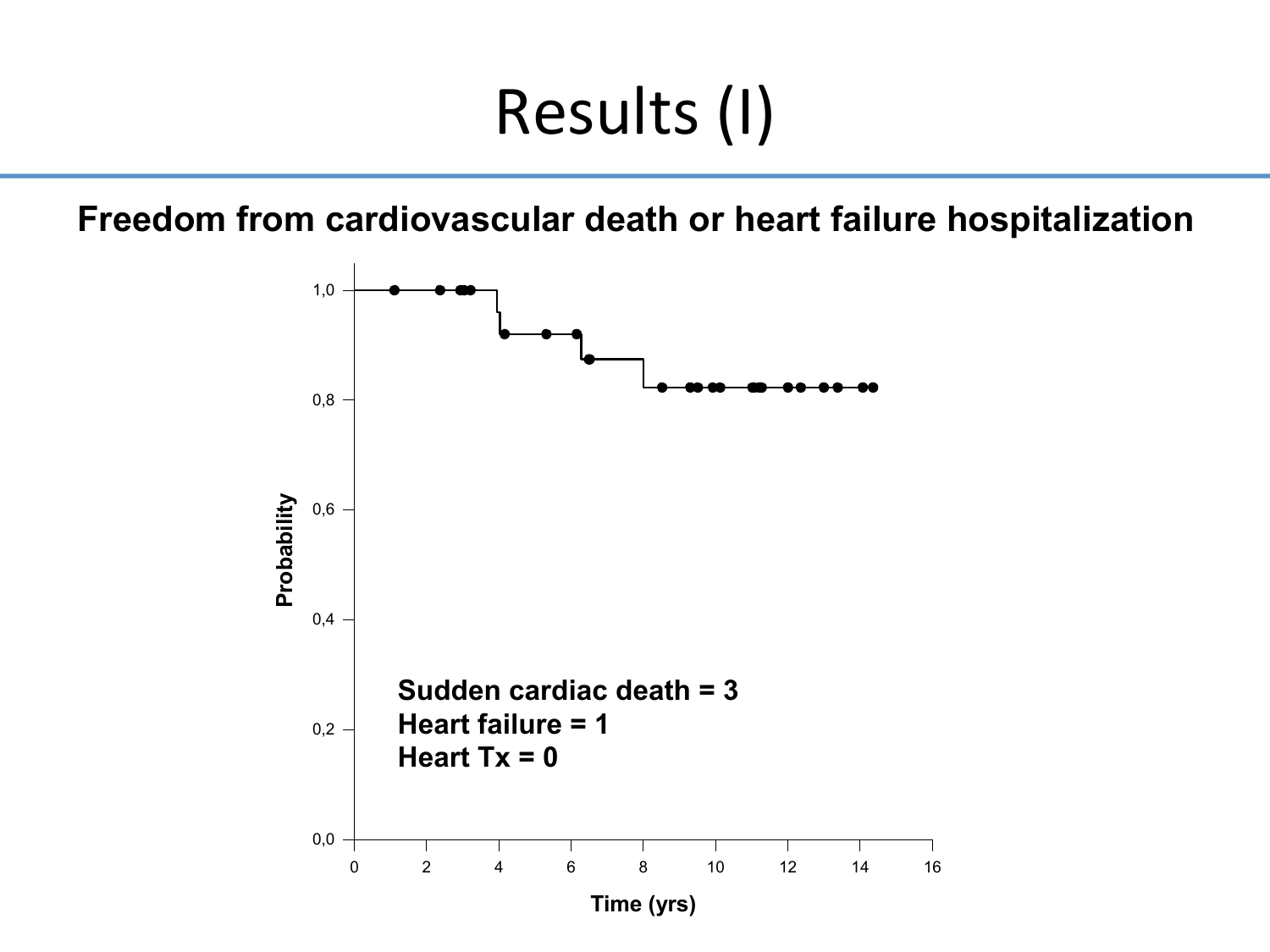# Results (II)

**Freedom from CRT complications leading to surgical system revision (elective generator replacement excluded) or therapy termination** 

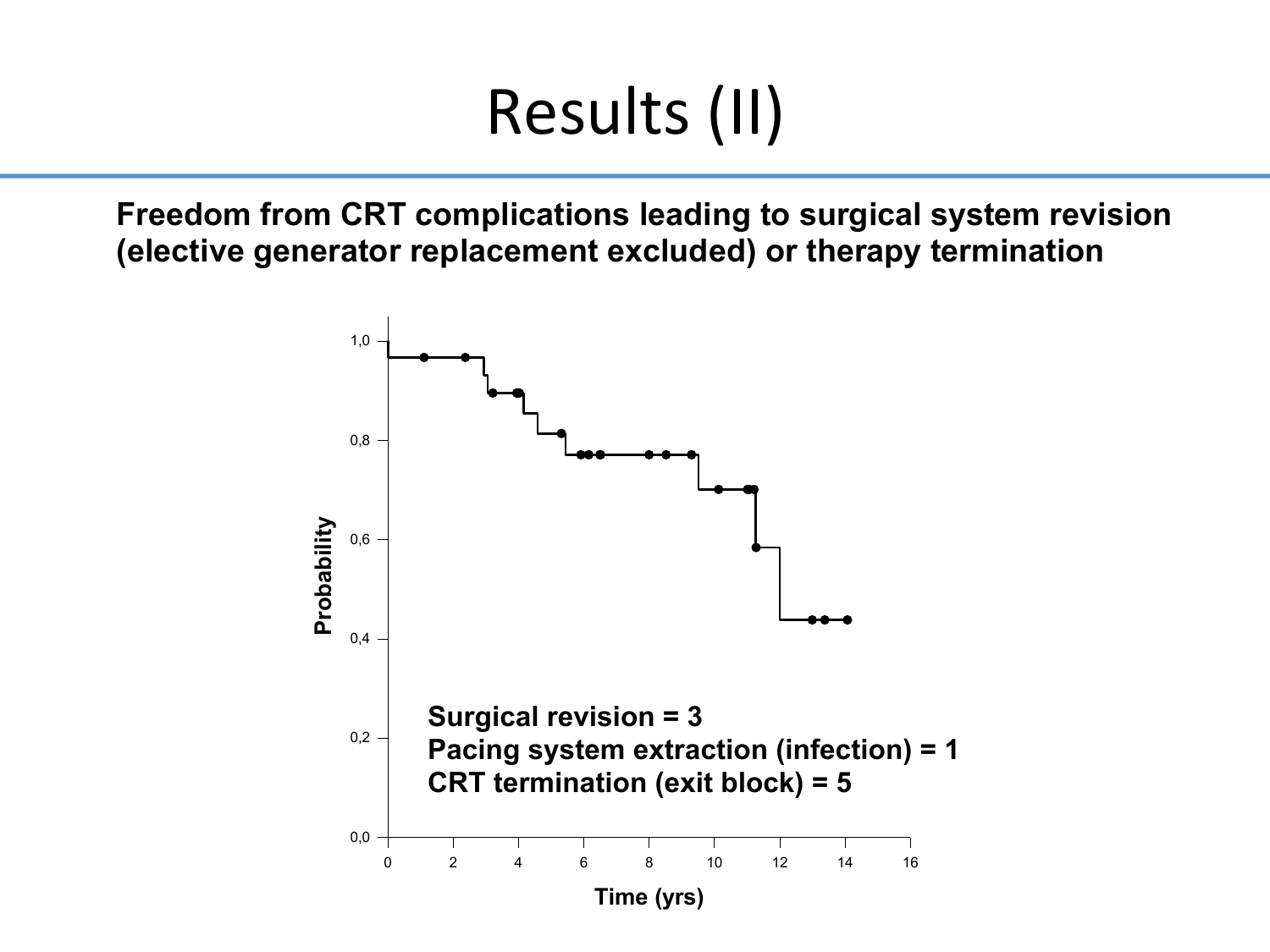#### Results (III)

**Overall probability of an uneventful therapy continuation**

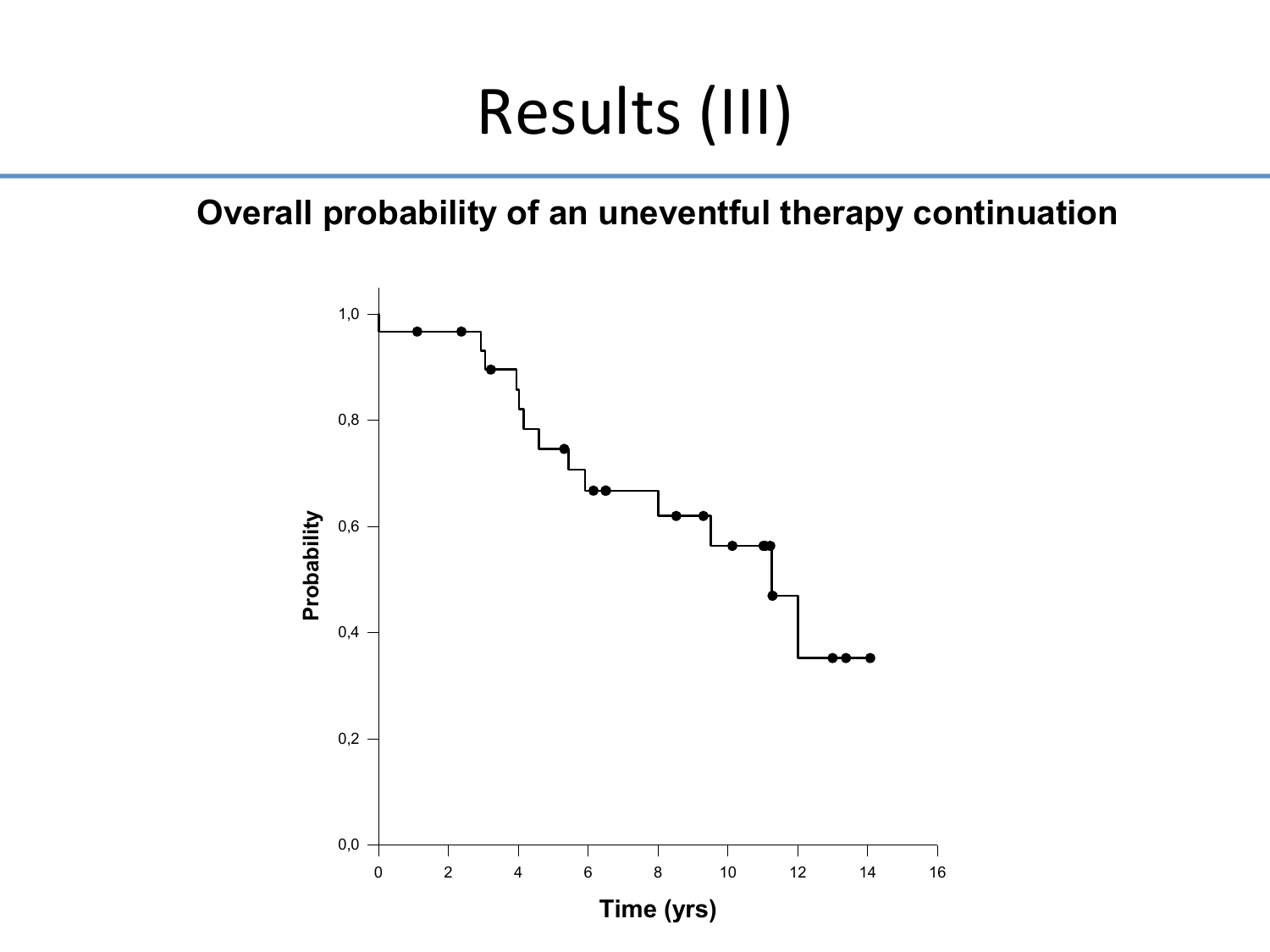# Results (IV)

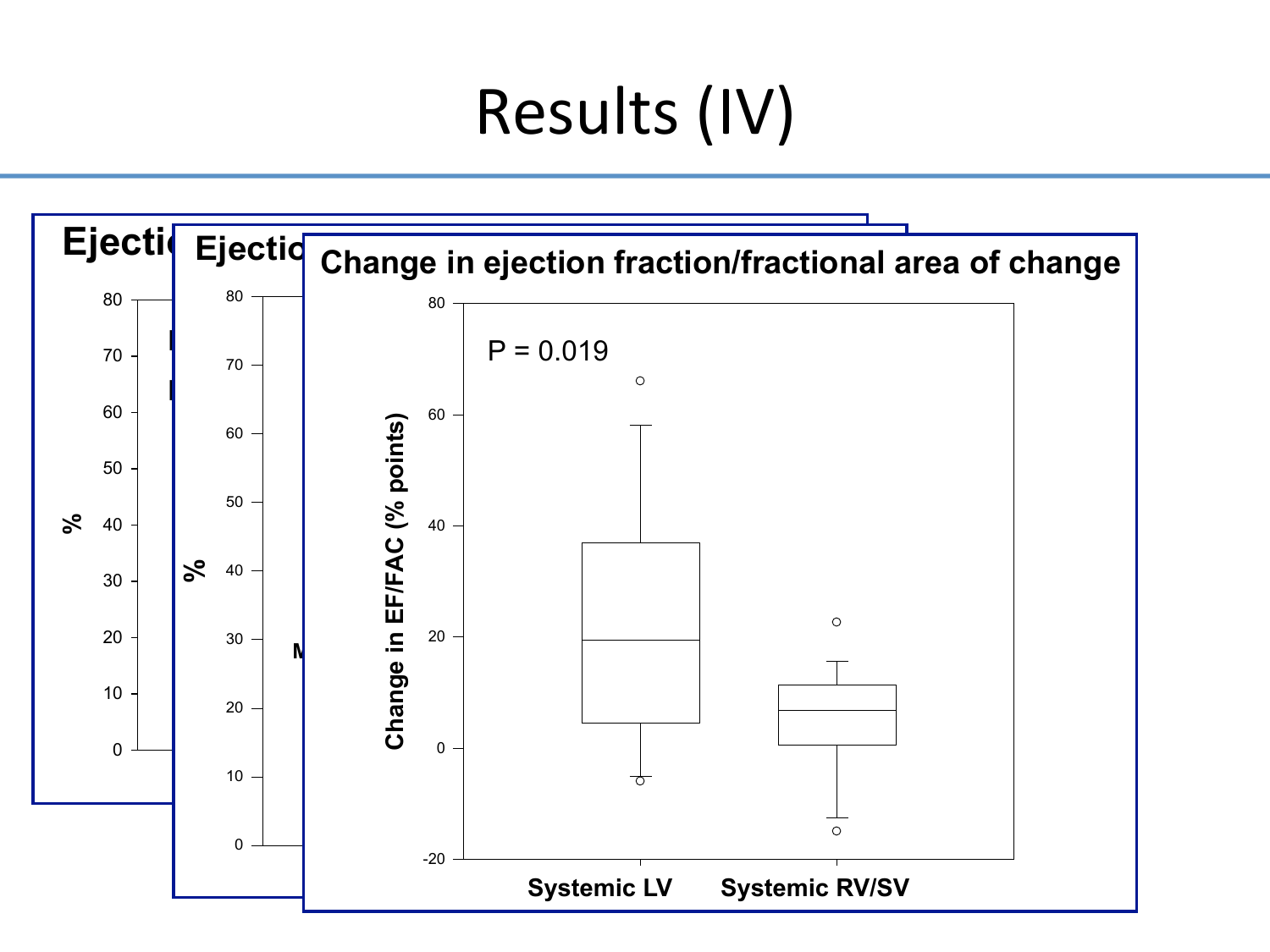#### Results (V)

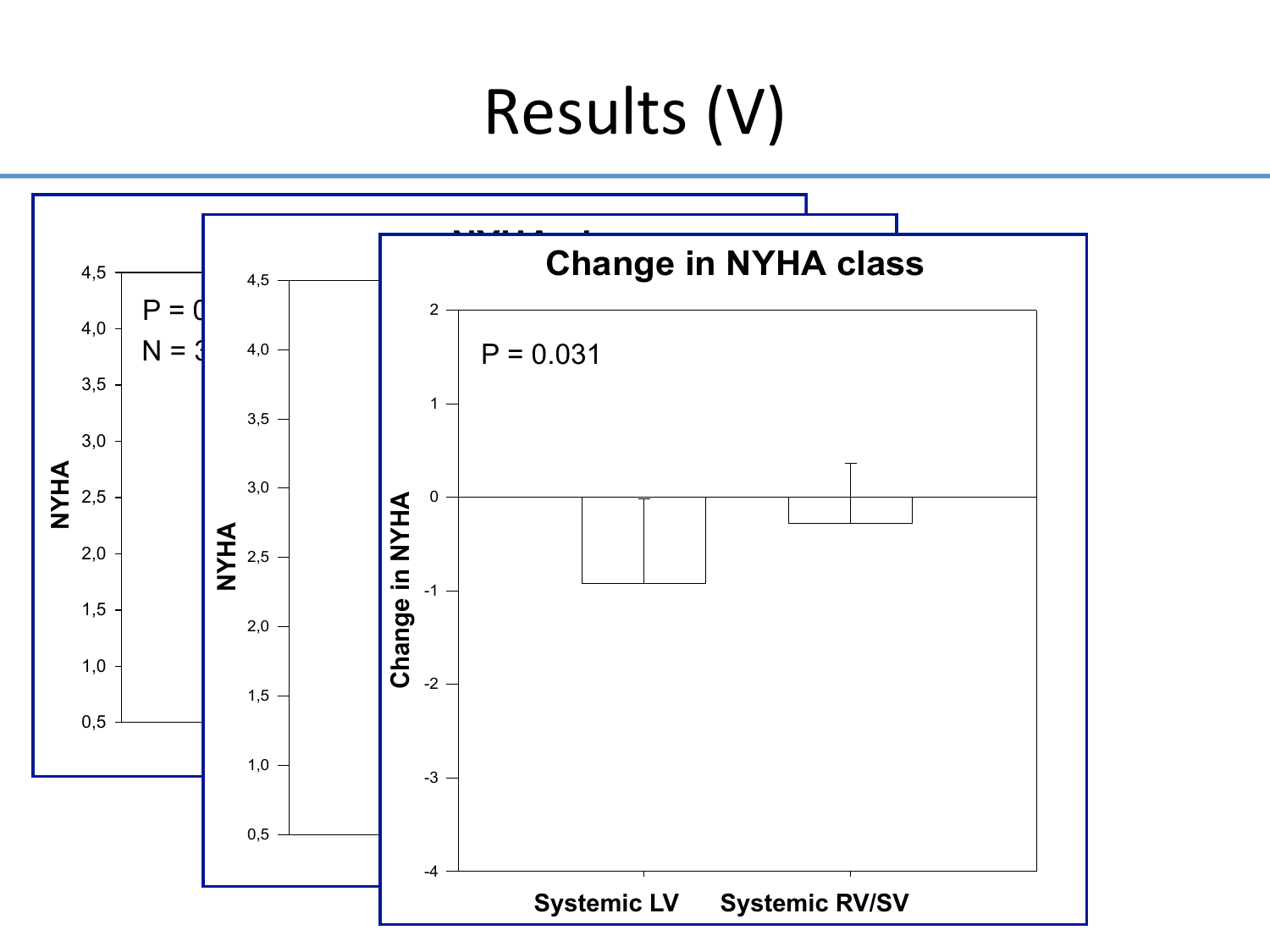## Results (VI)

#### **Long term CRT response**